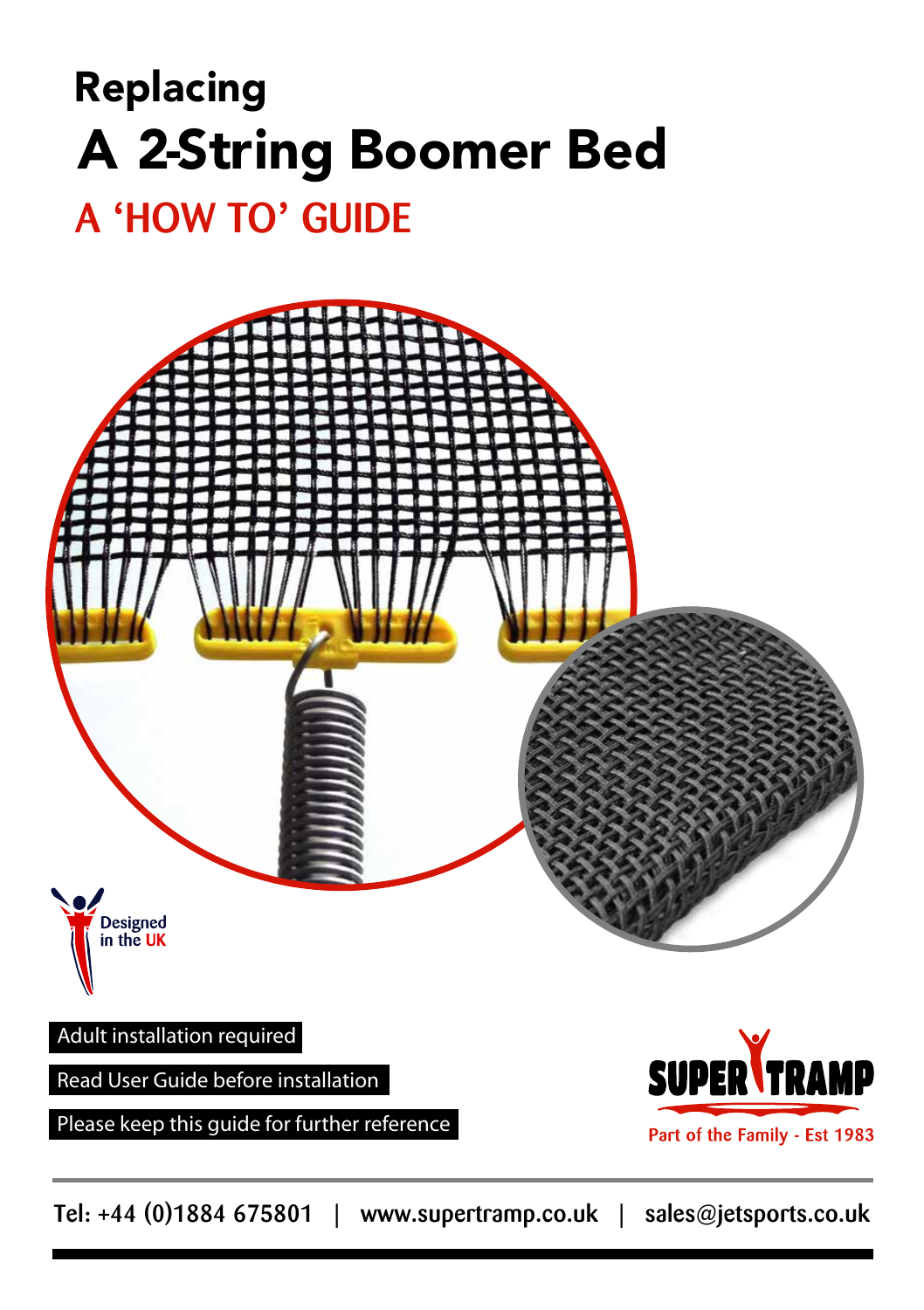### Replacing your 2-String Boomer Trampoline Bed



#### 1 **First, you will need to remove your old bed from the trampoline.**

Begin by removing a spring from the frame using a spring tool, then cross over to the other side of the trampoline and remove the opposite spring. Continue this process of creating a mirror image on each opposite side because this process helps to evenly distribute the tension through the bed, making the spring removal process much easier.

Use the diagram below for reference.

Remove the corner springs last.



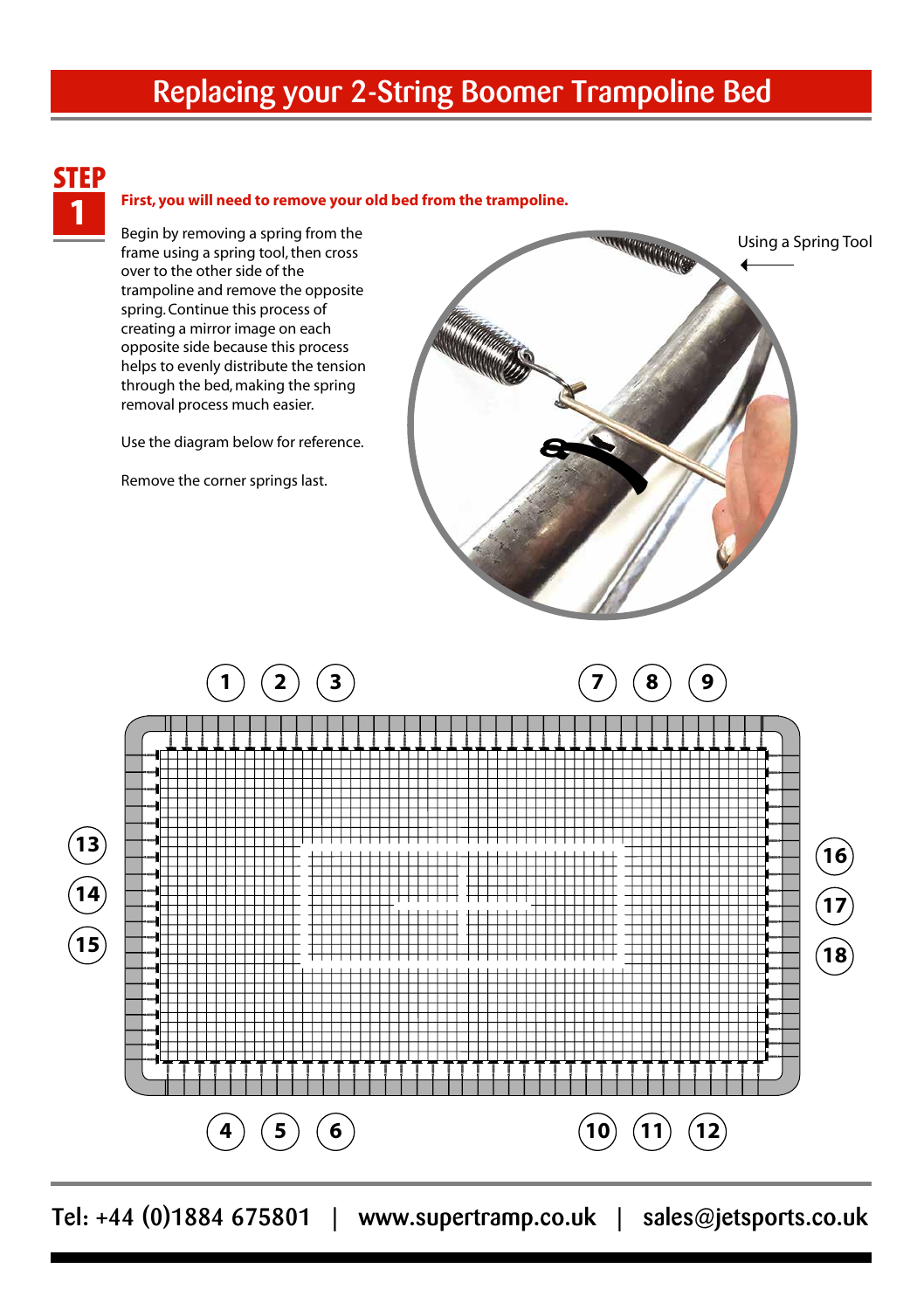## Unpack your new bed

# **STEP**

2 Begin by unfolding your new **2-string bed** and laying it on the ground inside the frame. Ensure the painted markings on the bed are facing upwards.